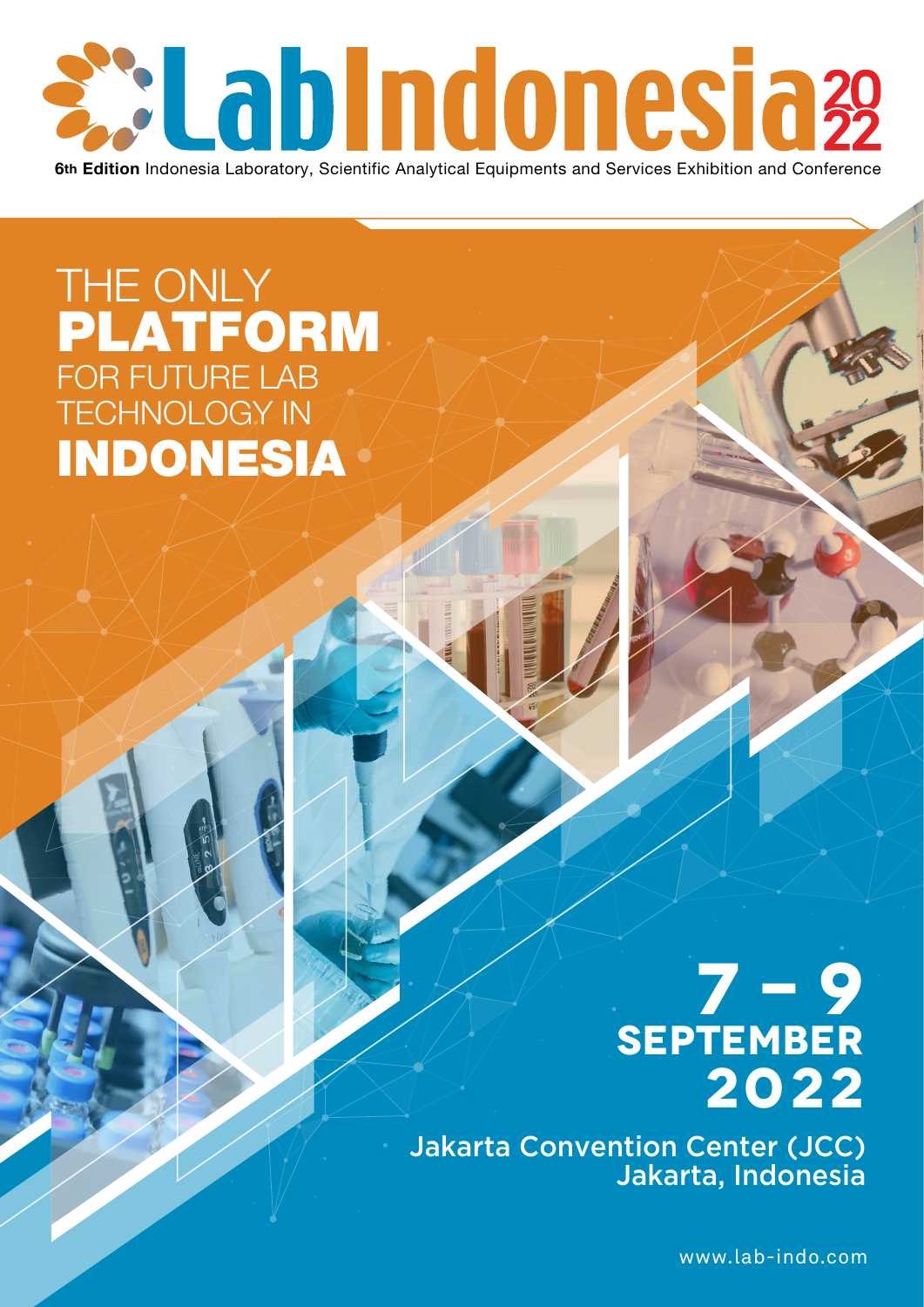## **WilabIndonesia**

## Build Your Connections to Indonesia'S Burgeoning Scientific **COMMUNITIES**

The Indonesia analytical laboratory market reached \$333.8 million in 2020 and expected to reach \$3.2 Billion by 2022 at a CAGR (Compound Annual Growth Rate) of around 10.5% during the forecast period. The growth is mainly due to an increased prevalence of economic growth and demand for better scientific facilities to cater for industrial development is coming to its peak in ASEAN's largest economy.

The **6th Edition of Lab Indonesia** returns as platform for industrial players from functions across scientific instruments and laboratory equipment to penetrate the Indonesian laboratory market. Lab Indonesia 2022 will be held at Jakarta Convention Center (JCC) Jakarta, Indonesia from 7 to 9 September 2022.



Statistic Sources: www.kenresearch.com | www.marketsandmarkets.com

## QUICK FACTS ON LABINDONESIA 2018



 $64\%$  of Visitors play an active role in purchasing decisions

58% of Exhibitors have express interest, or have submitted booth reservation applications, for LabIndonesia 2020

### EXHIBITORS' @ PROFILE VISITORS' @ PROFILE

Manufacturers, Exporters, Sole Distributors, Agents, Suppliers for instruments and equipment of the following:

- Analytical Systems
- Agriculture & Food
- Biotechnology & Life Science
- Calibration Systems
- Drug Discovery
- Environmental Sciences Testing
- Forensic & Security Testing
- Laboratory Consumables
- Laboratory Testing
- Laboratory Data Systems & Documentation
- Petrochemical & Petroleum Testing
- Pharmaceutical Testing
- Quality Assurance
- & Quality Control • Research & Development
- Scientific Equipment
- Test & Measurement
- Material Testing & Characterization
- Nanotechnology Testing
- Optical Imaging Systems
- & Microscopes

Scientists, Lab Managers, Lecturers, Research Officers, Quality Control / Assurance Managers, Analysts, Chemists, Biochemists, Microbiologists, Managing Directors, Procurement Managers, from the following industries:

- 
- Advanced Materials<br>• Agriculture & Fisheries
- Biotechnology & Life Science<br>• Chemicals Processing<br>• Education & Training
- 
- -
- Electronics &<br>
 Electrical Engineering<br>
 Environmental Sciences<br>
& Protection
- 
- Food & Beverage Processing<br>• Materials Testing & Inspection
- 
- Oils And Fats & Oleochemicals<br>• Pharmaceutical & Healthcare
- 
- Petroleum & Petrochemicals<br>• Pollution Control<br>• Research Laboratories
- 
- 
- Rubber & Plastic Processing<br>• Water & Waste
- Water Management<br>• Universities &
- Government Agencies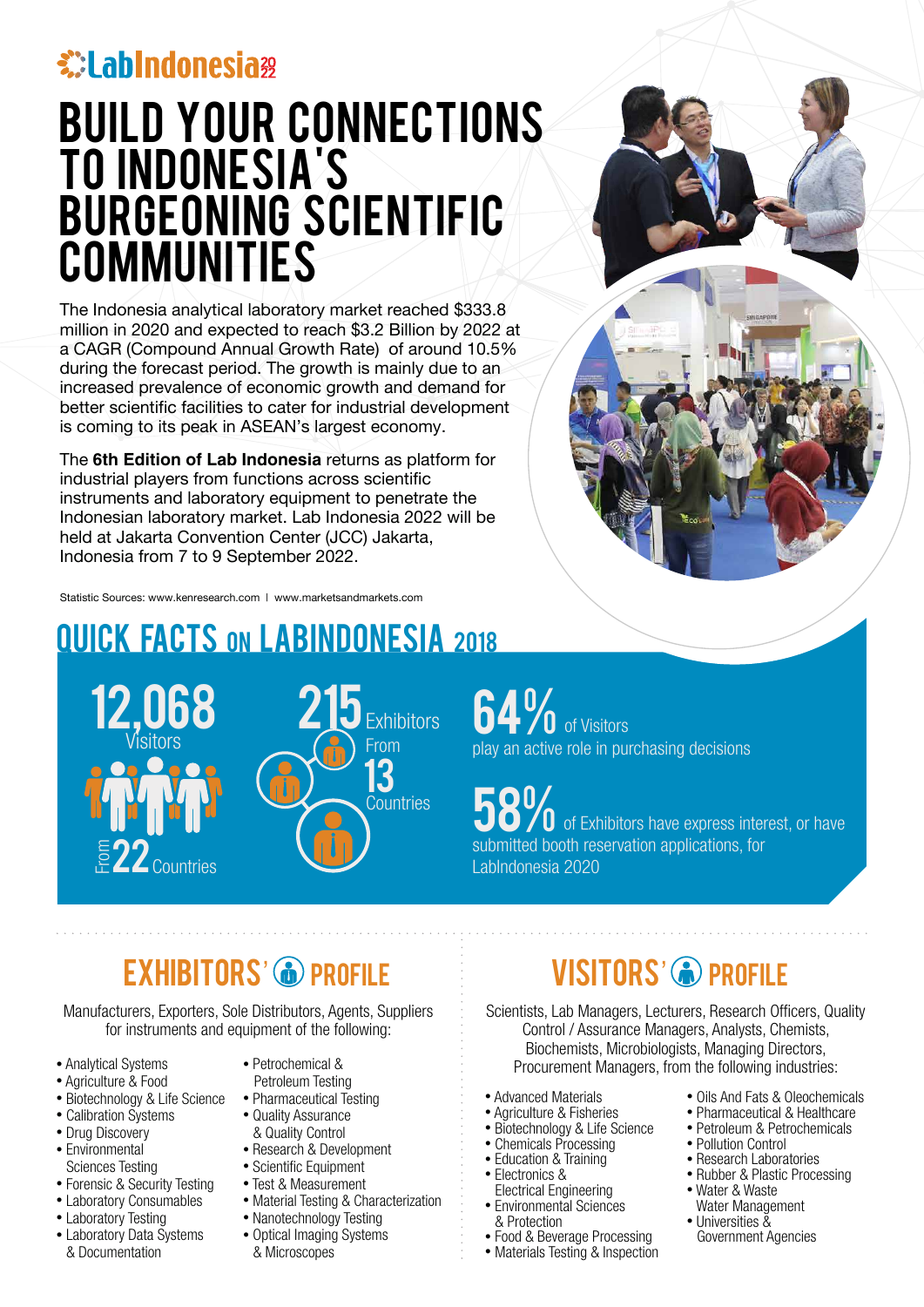### SUPPORTING EVENTS

#### ASSOCIATION CONFERENCES



A defining feature of LabIndonesia is its strategic co-location with association scientific conferences, offering exhibitors interaction opportunities to reach out to the region's academic bodies & decision makers.

### Technical Seminars & Live Demonstrations



The Technical Seminars provide an avenue for exhibitors to present concepts, products, and knowledge to interested visitors in an environment conducive for learning and discussion.

> **HERE'S WHAT OUR EXHIBITORS HAD TO SAY ABOUT LABINDONESIA** 2018:

#### **Vimala Sreenivasan** Regional Sales Director of Agilent Technologies

I think it's been a great event. We have 3 distributors who work in Indonesia and we've worked very closely with them to prepare for this event. Overall, there are fantastic results already on the first day.

#### **Dominique Laloux** General Manage Erlab Group, Malaysia

Our target is mainly to meet new potential customers, find also distributors who are well positioned in the country, area distributor or maybe specialized for pharmaceutical or petroleum or for research center. And also for education, because in this field, chemists need a lot of education, so we also participate in the lectures here and we deliver safety lectures to explain how to be well protected when handling or storing chemicals.

In terms of education, yesterday I had a lecture here, and about 60 people attended and were very interested. And in terms of leads, we got quite a lot of leads here. So basically yes, we reached our expectations.

#### Industry Workshops



In collaboration with Indonesia's scientific authorities & associations, LabIndonesia organizes workshops to provide visitors learning opportunities on applied and practical laboratory know-hows and skills.

### One to One Business Matching is presenting **JJ UNLIMITED OPPORTUNITIES:** LIVE & DIGITAL EXPERIENCE CC



One-to-One Business Matching is presenting the new experience combining between a live and digital components. One-to-One Business Matching is an exclusive matchmaking programme to assist to schedule pre-arranged meetings between exhibitors and potential trade buyers to engage, interact and connect directly or digitally in one place. This edition dedicated for overseas companies who could not attend to live exhibition due to travel restrictions and safety considerations but interested to meet and build cooperation with Indonesian trade buyers. This program will also provide more new business opportunities and helping you to find more potential business partners around the globe to expand your business.

#### **Agus Saprawi** Managing Director PT Equiva Ligand Indonesia

I think the exhibition is quite good, because from the first day until today, all of our visitor kits have been given out, and almost all visitors registered and many customer leads to follow up, and I hope through LabIndonesia this time we can increase our sales volume this year especially in the coming year.

In general the implementation is pretty good. I felt that interest between the public and businessmen in this industry especially petroleum and food laboratory are quite good. This fact is proven, as many came and filled out the forms that we provided.

#### **Dr Eberhardt Kuhn**  Territory Manager APAC/ME/SA (RESTEK CORPORATION)

This is my first time at LabIndonesia. Not so much selling I think it's more of brand awareness for RESTEK, we're still new in Indonesian market so it's just to get the customers to be aware of our brands. The local support staff has been very good and we had many customers come by.

I can't think of anything else but this has been a really very fantastic event, and I guess it exceeded my expectations. I'm very happy with LabIndonesia.